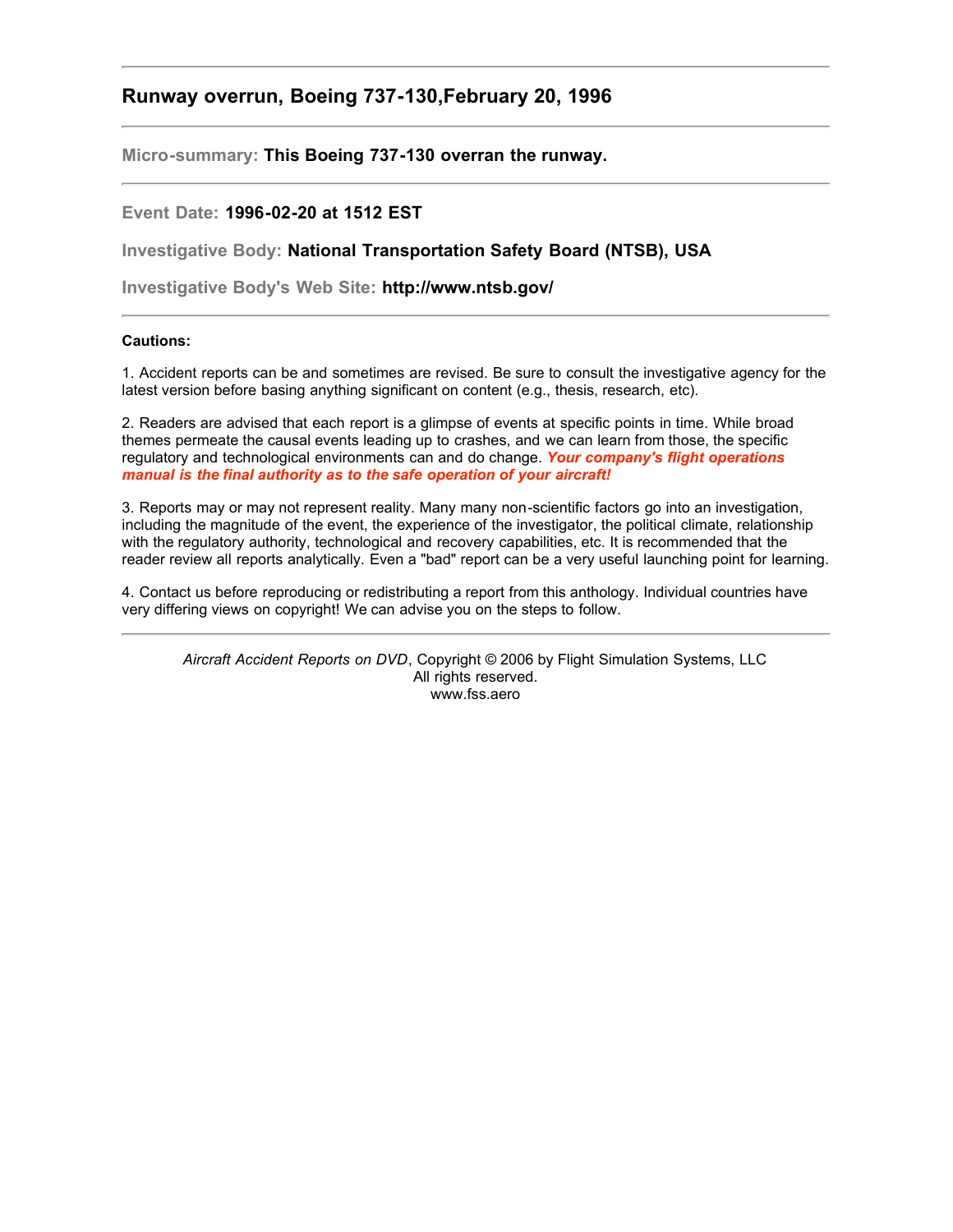| RANS <sub>P</sub> RANSP<br>National Transportation Safety Board                                                                                                                                                                                                                                                                                                                                                                                                                                                                                                                                                                                                                                                                                                                                                                                                                                                                                                                                                   | NTSB ID: IAD96IA044<br>Aircraft Registration Number: N33202 |  |                                 |                                  |                            |  |                  |  |  |
|-------------------------------------------------------------------------------------------------------------------------------------------------------------------------------------------------------------------------------------------------------------------------------------------------------------------------------------------------------------------------------------------------------------------------------------------------------------------------------------------------------------------------------------------------------------------------------------------------------------------------------------------------------------------------------------------------------------------------------------------------------------------------------------------------------------------------------------------------------------------------------------------------------------------------------------------------------------------------------------------------------------------|-------------------------------------------------------------|--|---------------------------------|----------------------------------|----------------------------|--|------------------|--|--|
| <b>FACTUAL REPORT</b>                                                                                                                                                                                                                                                                                                                                                                                                                                                                                                                                                                                                                                                                                                                                                                                                                                                                                                                                                                                             |                                                             |  | Occurrence Date: 02/20/1996     |                                  | Most Critical Injury: None |  |                  |  |  |
| <b>ÁVIATION</b>                                                                                                                                                                                                                                                                                                                                                                                                                                                                                                                                                                                                                                                                                                                                                                                                                                                                                                                                                                                                   |                                                             |  | Occurrence Type: Incident       |                                  | Investigated By: NTSB      |  |                  |  |  |
| Location/Time                                                                                                                                                                                                                                                                                                                                                                                                                                                                                                                                                                                                                                                                                                                                                                                                                                                                                                                                                                                                     |                                                             |  |                                 |                                  |                            |  |                  |  |  |
| <b>Nearest City/Place</b>                                                                                                                                                                                                                                                                                                                                                                                                                                                                                                                                                                                                                                                                                                                                                                                                                                                                                                                                                                                         | <b>State</b>                                                |  | Zip Code                        | <b>Local Time</b>                | Time Zone                  |  |                  |  |  |
| <b>WASHINGTON</b>                                                                                                                                                                                                                                                                                                                                                                                                                                                                                                                                                                                                                                                                                                                                                                                                                                                                                                                                                                                                 | DC                                                          |  | 20001                           | 1512                             | <b>EST</b>                 |  |                  |  |  |
| Airport Proximity: On Airport                                                                                                                                                                                                                                                                                                                                                                                                                                                                                                                                                                                                                                                                                                                                                                                                                                                                                                                                                                                     |                                                             |  | Distance From Landing Facility: |                                  | Direction From Airport:    |  |                  |  |  |
| <b>Aircraft Information Summary</b>                                                                                                                                                                                                                                                                                                                                                                                                                                                                                                                                                                                                                                                                                                                                                                                                                                                                                                                                                                               |                                                             |  |                                 |                                  |                            |  |                  |  |  |
| Aircraft Manufacturer                                                                                                                                                                                                                                                                                                                                                                                                                                                                                                                                                                                                                                                                                                                                                                                                                                                                                                                                                                                             |                                                             |  | Model/Series                    |                                  |                            |  | Type of Aircraft |  |  |
| Boeing                                                                                                                                                                                                                                                                                                                                                                                                                                                                                                                                                                                                                                                                                                                                                                                                                                                                                                                                                                                                            |                                                             |  | 737-130                         |                                  |                            |  | Airplane         |  |  |
| Sightseeing Flight: No                                                                                                                                                                                                                                                                                                                                                                                                                                                                                                                                                                                                                                                                                                                                                                                                                                                                                                                                                                                            |                                                             |  |                                 | Air Medical Transport Flight: No |                            |  |                  |  |  |
| Narrative                                                                                                                                                                                                                                                                                                                                                                                                                                                                                                                                                                                                                                                                                                                                                                                                                                                                                                                                                                                                         |                                                             |  |                                 |                                  |                            |  |                  |  |  |
| Brief narrative statement of facts, conditions and circumstances pertinent to the accident/incident:<br>HISTORY OF FLIGHT                                                                                                                                                                                                                                                                                                                                                                                                                                                                                                                                                                                                                                                                                                                                                                                                                                                                                         |                                                             |  |                                 |                                  |                            |  |                  |  |  |
| Washington National Airport (DCA,) Washington, D.C. The 74 passengers and 5 crewmembers onboard<br>the airplane reported no injuries. The airplane sustained minor damage. Instrument meteorological<br>conditions prevailed and a instrument flight rules (IFR) flight plan was filed. The flight<br>departed from Greensboro/Piedmont Triad International Airport, Greensboro, North Carolina at 1432<br>eastern standard time.<br>The airplane, a Boeing 737-130, originally departed from Tampa International Airport, Tampa,<br>Florida with a stopover at Greensboro/Piedmont Triad International Airport, Greensboro, North<br>The flightcrew from the Tampa to Greensboro flight indicated that they experienced not<br>Carolina.<br>The pilots for the flight from Greensboro to Washington, D.C.<br>anomalies during that flight.<br>boarded the airplane at Greensboro, and indicated that the en route portion of the flight proceeded<br>normally.                                                   |                                                             |  |                                 |                                  |                            |  |                  |  |  |
| The pilots reported that during their arrival to the destination airport, the approach controller<br>advised them that they were number one for the runway, and requested that they keep their airspeed<br>up during the approach. The flightcrew obtained the current Washington National Airport Terminal<br>Information System (ATIS,) designated "Delta," which noted an "overriding tailwind component" on<br>final approach for runway 36. According to the captain's written statement, the weather was<br>actually better than described by the ATIS, and the surface winds were out of 040 degrees at 7<br>knots.                                                                                                                                                                                                                                                                                                                                                                                        |                                                             |  |                                 |                                  |                            |  |                  |  |  |
| The captain stated that he proceeded to the runway visually, and used the Instrument Landing System<br>(ILS) approach as a back up. He reported that, when the airplane was about 11 miles south of the<br>airport, descending on the approach, he began to slow the airplane to approach and landing<br>Air traffic control (ATC) personnel cleared the flight to land on runway 36. The local<br>airspeeds.<br>(DCA tower) controller reported that the airplane touched down in a three point (flat) attitude at<br>approximately the Foxtrot intersection. The controller indicated that he observed the airplane's<br>thrust reversers deploy in the vicinity of the intersection of runway 36 and taxiway November. (An<br>The controller stated that at this point he realized that the<br>airport diagram is appended.)<br>airplane was not going to remain on the runway. The airplane continued off the departure end of<br>runway 36, and came to a stop approximately 250 feet into the overrun area. |                                                             |  |                                 |                                  |                            |  |                  |  |  |
| PERSONNEL INFORMATION                                                                                                                                                                                                                                                                                                                                                                                                                                                                                                                                                                                                                                                                                                                                                                                                                                                                                                                                                                                             |                                                             |  |                                 |                                  |                            |  |                  |  |  |
| The captain held an Airline Transport Pilot's Certificate with over 11,000 total flight hours and a                                                                                                                                                                                                                                                                                                                                                                                                                                                                                                                                                                                                                                                                                                                                                                                                                                                                                                               |                                                             |  |                                 |                                  |                            |  |                  |  |  |

*FACTUAL REPORT - AVIATION Page 1*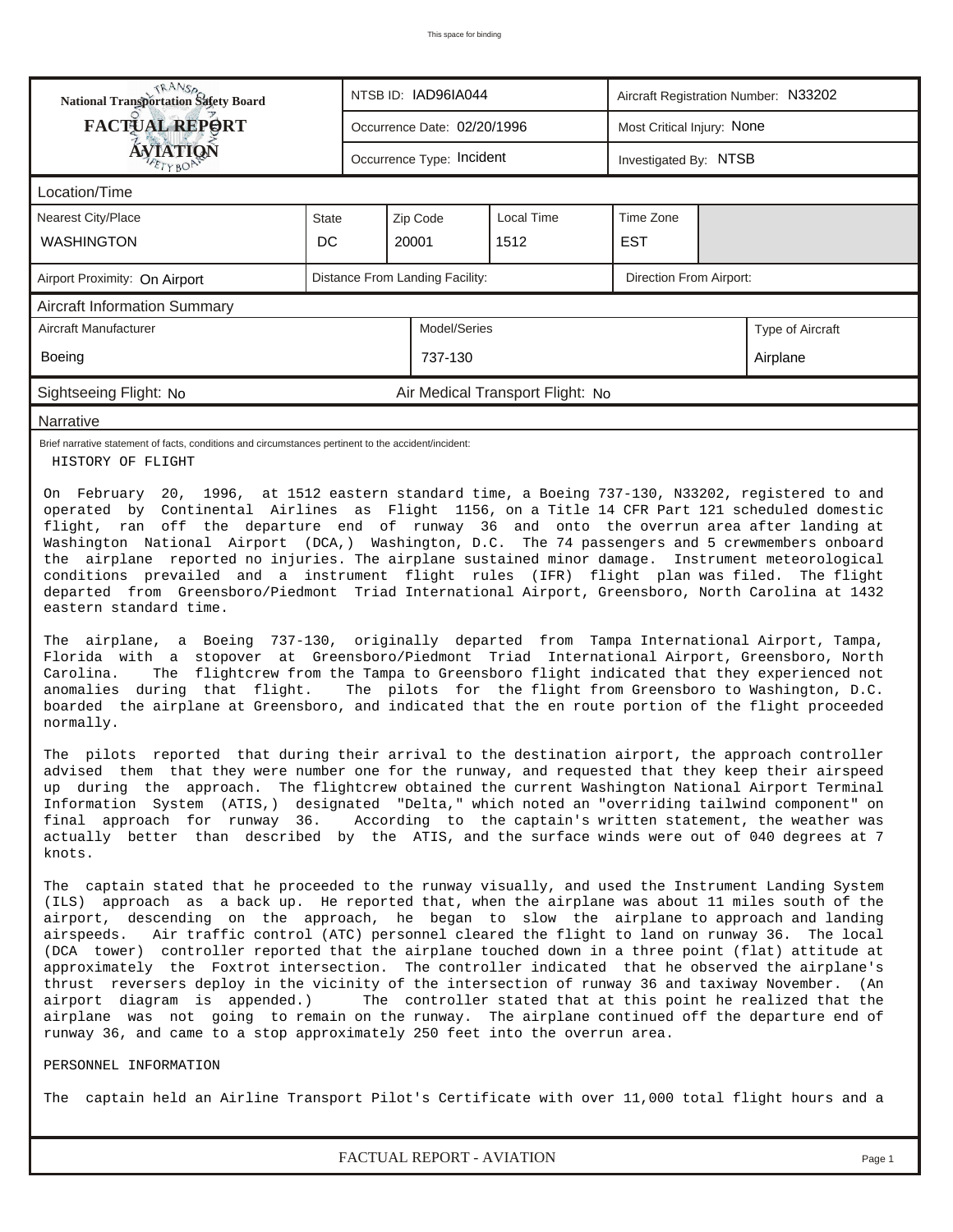| <b>FACTUAL REPORT</b><br>Occurrence Date: 02/20/1996 | <b>National Transportation Safety Board</b> | NTSB ID: IAD96IA044       |  |
|------------------------------------------------------|---------------------------------------------|---------------------------|--|
|                                                      |                                             |                           |  |
|                                                      |                                             | Occurrence Type: Incident |  |

## *Narrative (Continued)*

type rating in the B-737. He held a current first class medical, issued January 8, 1996, with no restrictions or limitations noted. The captain's flight time in the incident make and model airplane was reported as follows: 2,294 hours total; 138 hours in last 90 days; 58 hours in the last 30 days; and 1 hour in the last 24 hours.

The first officer held an Airline Transport Pilot's Certificate with 8700 total flight hours and no type rating for the B-737. He held a current first class medical, issued December 13, 1995, with no restrictions or limitations noted. The first officer's flight time in the incident make and model airplane was reported as follows: 5,500 hours total; 211 hours in the last 90 days; 59 hours in the last 30 days; 1 hour in the last 24 hours.

In accordance with Continental Airlines' policy and Federal regulations, both pilots were given a breath alcohol test after the incident. The test results were negative. Breath alcohol test results are appended.

#### AIRCRAFT INFORMATION

The Boeing 737-130, N33202, was in a continuous airworthiness maintenance program, with the most recent inspection performed on February 15, 1996. Records indicated that the airplane had flown 38 hours since the most recent inspection, and the airframe had accumulated a total of 66,654 total flight hours. No pertinent anomalies were noted in the aircraft maintenance logbooks.

The airplane's certificated maximum gross weight is 109,000 pounds. According to the captain's statement, the airplane weighed less than 94,000 pounds at the time of the approach, so 94,000 pounds approach airspeed settings were used. He stated that the landing flap setting was 25 degrees instead of 30 due to the 90,000 pounds weight limit to meet FAR 36 noise abatement sound levels.

After the incident, the captain filled out an irregularity report which stated that during the landing roll, he was unable to stop the aircraft on the runway. He indicated that during the postflight inspection, he observed that the two inboard main landing gear tires were deflated. The captain filled out a maintenance sheet with the same statement.

After the incident, a maintenance group was sent to assess the damage sustained by the airplane. They reported that they found the number 2 and number 3 main landing gear tires were blown and there wsa minor foreign object damage to both engines. The anti skid system was tested in accordance with the airplane maintenance manual, and no defects were noted. Subsequent work performed on the anti skid systems revealed one discrepancy. According to the Federal Aviation Administration (FAA,) during a test of the anti skid system, one channel on the master control box failed to test correctly. This was the channel that controlled the inboard brakes. Continental Airlines reported that this discrepancy was worked on at the request of their Maintenance Control, for precautionary reasons only.

#### METEOROLOGICAL CONDITIONS

The weather reported at Washington National at 1450 eastern standard time was: scattered clouds at 400 feet; a measured ceiling of 700 feet broken; 2400 overcast; visibility, 3 miles with light rain and fog; temperature, 49 degrees Fahrenheit (F); dewpoint, 49 degrees F; and winds out of 040 degrees magnetic at 7 knots; altimeter setting, 30.06 inches of Hg.

The pilot in command, who was flying the airplane, stated that "the weather was better than reported". The ATIS reported an "overriding tailwind component" on final approach for runway 36.

COMMUNICATIONS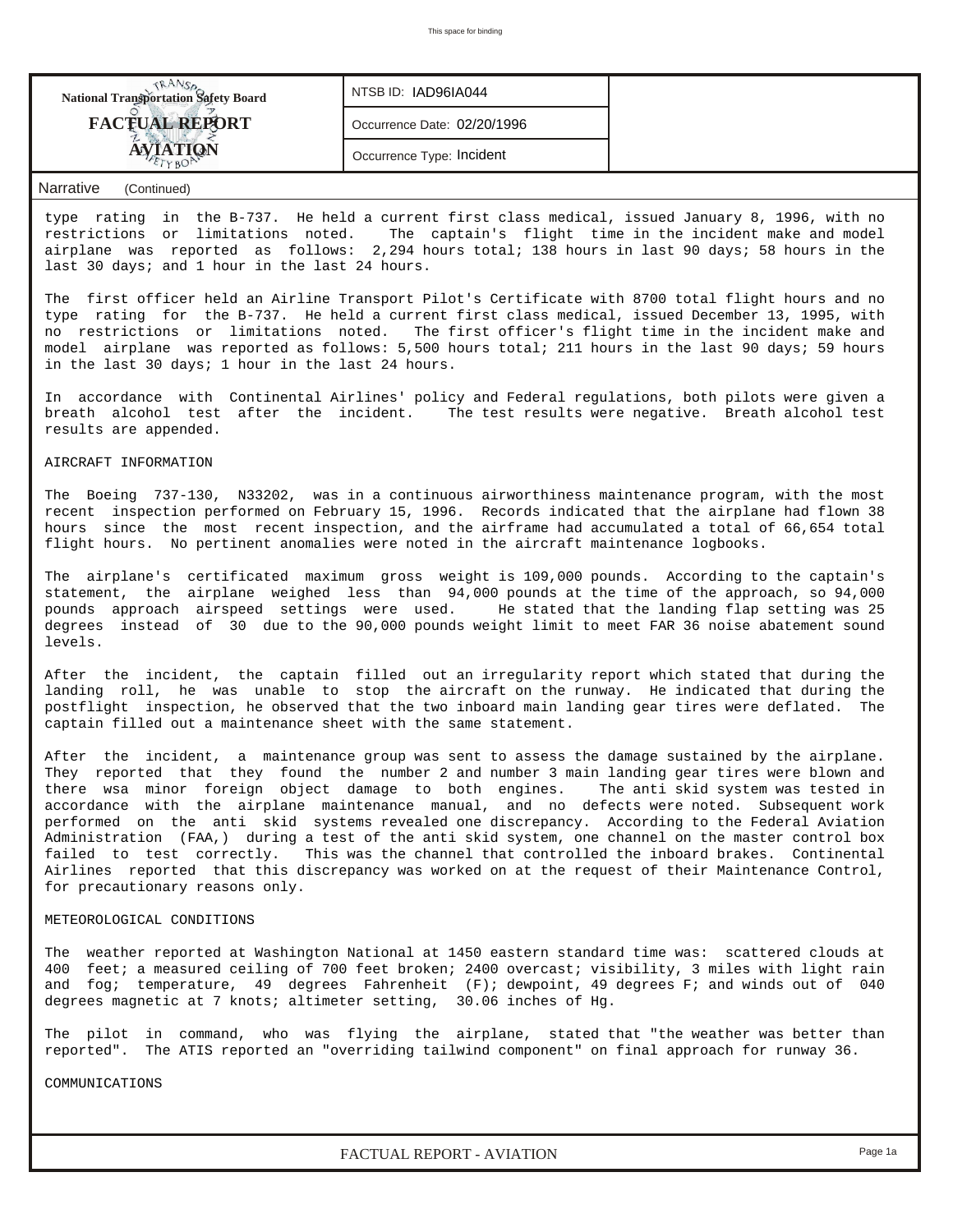| <b>National Transportation Safety Board</b> | NTSB ID: IAD96IA044         |  |
|---------------------------------------------|-----------------------------|--|
| <b>FACTUAL REPORT</b>                       | Occurrence Date: 02/20/1996 |  |
|                                             | Occurrence Type: Incident   |  |

# *Narrative (Continued)*

The voice communications between the flightcrew and the approach/local controllers during the final miles into the airport were reviewed. During the approach sequence, neither pilot indicated that their approach airspeed concerned them, nor did they request a reduction of airspeed.

The approach radar controller described the traffic at the time of the incident as light, and not complex. He stated that the incident airplane was identified on radar when it was thirty-five miles south-southwest, and was number one for the approach to runway 36. The approach controller transferred the flight to the local (tower) controller when it was about ten miles south of the destination airport. The approach controller stated that he did not specifically note the approach speed of the incident airplane, however, he did not request the pilots to reduce their airspeed as the airplane proceeded inbound. The approach controller indicated that he did not notice anything unusual about the incident airplane's approach.

The ATC Shift Supervisor, who was in the tower control cab during the time of the incident, stated that he noticed that the incident airplane was established on final approach at an airspeed of 240 knots. The controllers reported that airplanes typically entered final approach at airspeeds between 170 and 210 knots. The supervisor indicated that he observed the airplane, with the data tag, on the DBRITE radar screen located in the tower cab. He further stated that the airspeed appeared higher than the other aircraft approaching to land at the time of the incident.

The local controller stated that he noticed the incident airplane touchdown abeam taxiway Foxtrot, and he indicated that the airplane appeared to be coming in "hot" during the approach and landing. He further stated that he observed the incident airplane's thrust reversers deploy near the intersection of runway 36 and taxiway November. The ground controller concurred with the local controller's observations, and added that the incident airplane touched down further down the runway than other airplanes that arrived at DCA around the time of the incident.

# AIRPORT INFORMATION

Washington National Airport's (DCA) runway 36 is grooved asphalt, 6869 feet long and 150 feet wide. The runway has Centerline Lighting and High Intensity Runway Lights. The distance remaining to the end of the runway for runway 36 from taxiways Foxtrot and November are 4500 feet and 2150 feet respectively.

The approach radar utilized at Washington National Airport last showed the airplane at 400 feet mean sea level, approximately a mile south of the runway threshold and with a ground speed of 250 knots.

Shortly after the airplane over ran the runway, a ground vehicle friction reading was taken for runway 36/18 using a Tapley Meter. The reading for the three zones, Touchdown zone, Rollout zone and the Departure zone, which correspond to the south end, the mid-field, and the north end of the runway, all indicated excellent braking action.

#### FLIGHT RECORDERS

The Cockpit Voice Recorder (CVR) and the Digital Flight Data Recorder (DFDR) were removed from the airplane and sent to the National Transportation Safety Board's Vehicle Performance Laboratory for readout and evaluation. Electrical power to the CVR was not disconnected after the incident, allowing the CVR to continue to record. All voice recordings from the inbound portion of the incident flight were recorded over and no useful data was retrieved from the CVR. A successful readout was performed on the DFDR. The data retrieved from the DFDR indicated that the airplane touched down at approximately 180 knots indicated airspeed. To verify the validity of the data in the DFDR, the NTSB technician retrieved the data for the flight from Tampa International Airport to Greensboro Airport. The data retrieved from that flight showed that the airplane approached and touched down at approximately 140 knots. Both the CVR and DFDR were returned to Continental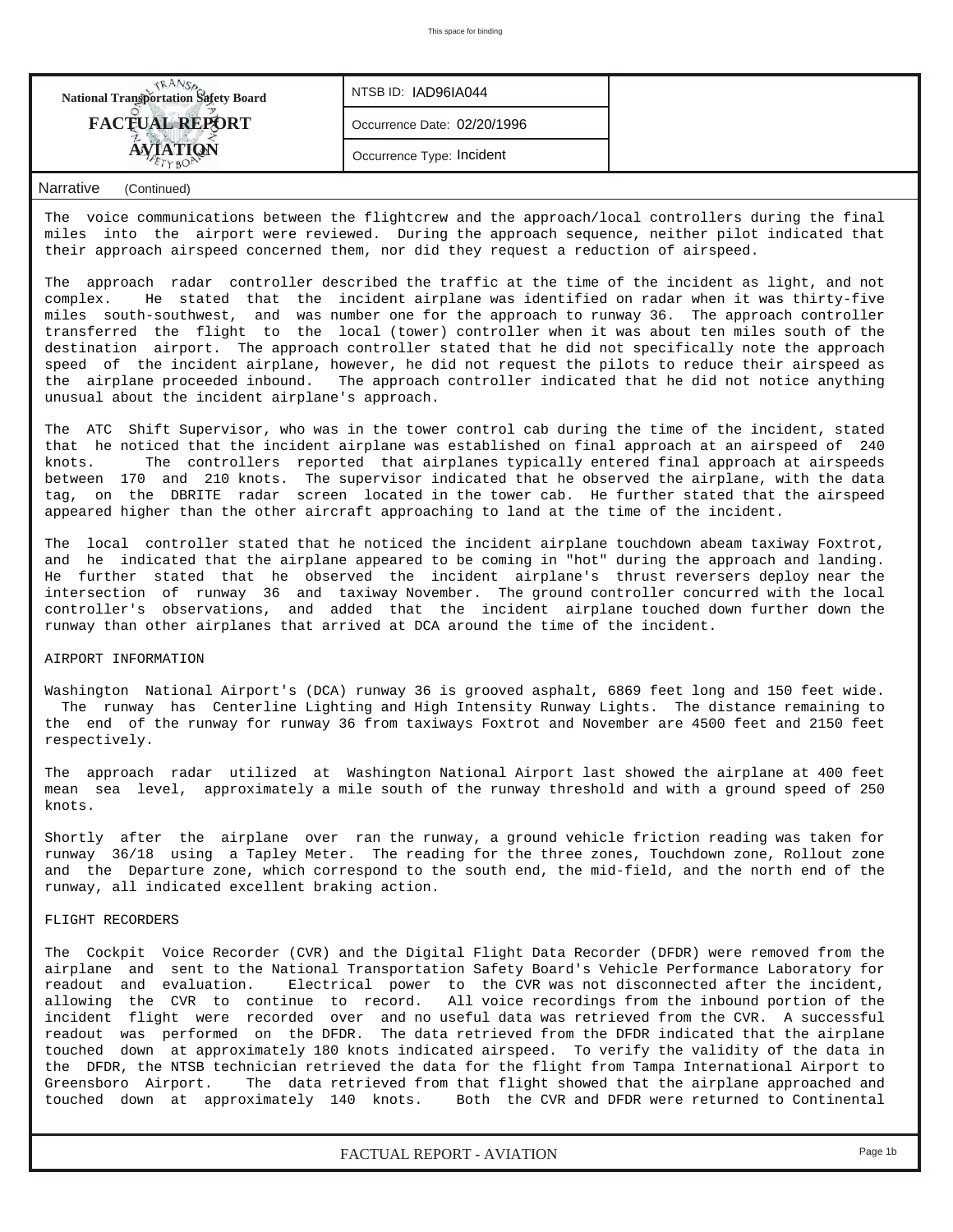| <b>National Transportation Safety Board</b> | NTSB ID: IAD96IA044         |  |
|---------------------------------------------|-----------------------------|--|
| <b>FACTUAL REPORT</b>                       | Occurrence Date: 02/20/1996 |  |
| <b>IQN</b>                                  | Occurrence Type: Incident   |  |
| Narrative<br>(Continued)                    |                             |  |

Airlines maintenance department located at Washington National Airport on February 21, 1996.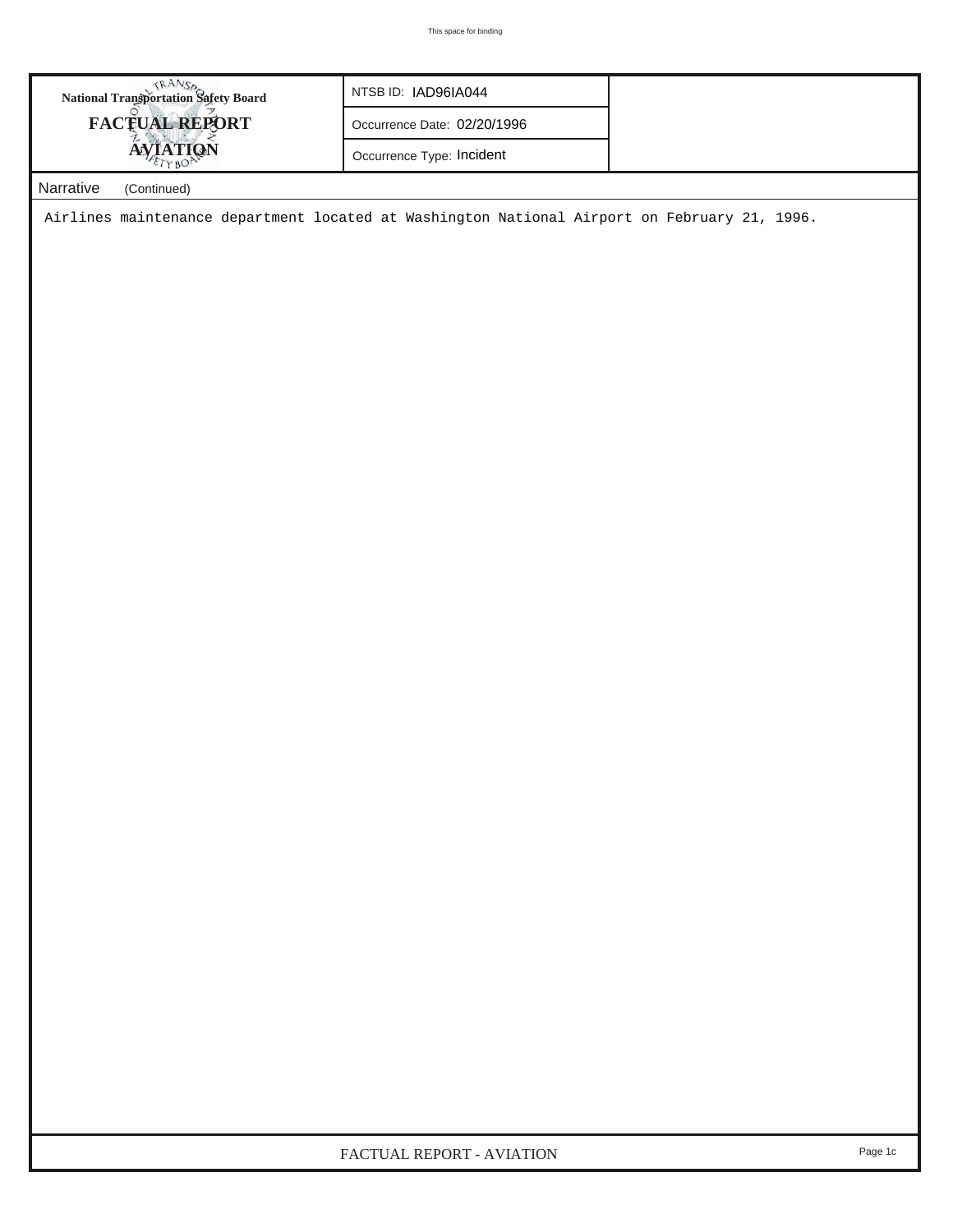| <b>National Transportation Safety Board</b>                             |                      | NTSB ID: IAD96IA044                                                            |                             |    |                                      |      |                        |                           |              |  |
|-------------------------------------------------------------------------|----------------------|--------------------------------------------------------------------------------|-----------------------------|----|--------------------------------------|------|------------------------|---------------------------|--------------|--|
| FACTUAL REPORT                                                          |                      |                                                                                | Occurrence Date: 02/20/1996 |    |                                      |      |                        |                           |              |  |
| <b>AVIATION</b>                                                         |                      | Occurrence Type: Incident                                                      |                             |    |                                      |      |                        |                           |              |  |
| Landing Facility/Approach Information                                   |                      |                                                                                |                             |    |                                      |      |                        |                           |              |  |
| <b>Airport Name</b>                                                     |                      | <b>Runway Used</b><br>Runway Length<br>Airport ID:<br><b>Airport Elevation</b> |                             |    |                                      |      |                        |                           | Runway Width |  |
| <b>WASHINGTON NATIONAL</b>                                              |                      | <b>DCA</b>                                                                     | 16 Ft. MSL                  | 36 |                                      | 6869 |                        | 150                       |              |  |
| Runway Surface Type: Asphalt                                            |                      |                                                                                |                             |    |                                      |      |                        |                           |              |  |
| Runway Surface Condition: Wet                                           |                      |                                                                                |                             |    |                                      |      |                        |                           |              |  |
| Type Instrument Approach: ILS-complete; Visual                          |                      |                                                                                |                             |    |                                      |      |                        |                           |              |  |
| VFR Approach/Landing: None                                              |                      |                                                                                |                             |    |                                      |      |                        |                           |              |  |
| Aircraft Information                                                    |                      |                                                                                |                             |    |                                      |      |                        |                           |              |  |
| Aircraft Manufacturer<br>Boeing                                         |                      |                                                                                | Model/Series<br>737-130     |    |                                      |      | Serial Number<br>19019 |                           |              |  |
| Airworthiness Certificate(s): Transport                                 |                      |                                                                                |                             |    |                                      |      |                        |                           |              |  |
| Landing Gear Type: Retractable - Tricycle                               |                      |                                                                                |                             |    |                                      |      |                        |                           |              |  |
| Homebuilt Aircraft? No<br>Number of Seats: 95                           |                      | Certified Max Gross Wt.<br>109000 LBS                                          |                             |    |                                      |      |                        | Number of Engines: 2      |              |  |
| Engine Type:<br>Turbo Fan                                               |                      | P&W                                                                            | Engine Manufacturer:        |    | Model/Series:<br>JT8D-7              |      |                        | Rated Power:<br>14000 LBS |              |  |
| - Aircraft Inspection Information                                       |                      |                                                                                |                             |    |                                      |      |                        |                           |              |  |
| Type of Last Inspection                                                 |                      | Date of Last Inspection<br>Time Since Last Inspection                          |                             |    |                                      |      |                        | Airframe Total Time       |              |  |
| <b>Continuous Airworthiness</b>                                         |                      | 38 Hours<br>02/1995                                                            |                             |    |                                      |      |                        | 1118 Hours                |              |  |
| - Emergency Locator Transmitter (ELT) Information                       |                      |                                                                                |                             |    |                                      |      |                        |                           |              |  |
| <b>ELT</b> Installed?                                                   | <b>ELT Operated?</b> |                                                                                |                             |    | ELT Aided in Locating Accident Site? |      |                        |                           |              |  |
| Owner/Operator Information                                              |                      |                                                                                |                             |    |                                      |      |                        |                           |              |  |
| Registered Aircraft Owner                                               |                      |                                                                                | <b>Street Address</b>       |    | 2929 ALLEN PARKWAY SUITE 1900        |      |                        |                           |              |  |
| <b>CONTINENTAL AIRLINES</b>                                             |                      | <b>State</b><br>City                                                           |                             |    |                                      |      |                        |                           | Zip Code     |  |
|                                                                         |                      | <b>TX</b><br>77019<br><b>HOUSTON</b><br><b>Street Address</b>                  |                             |    |                                      |      |                        |                           |              |  |
| Operator of Aircraft                                                    |                      | Same as Reg'd Aircraft Owner                                                   |                             |    |                                      |      |                        |                           |              |  |
| Same as Reg'd Aircraft Owner                                            |                      | City                                                                           |                             |    |                                      |      |                        | <b>State</b>              | Zip Code     |  |
| Operator Does Business As: CONTINENTAL AIRLINES                         |                      |                                                                                |                             |    | Operator Designator Code: CALA       |      |                        |                           |              |  |
| - Type of U.S. Certificate(s) Held:                                     |                      |                                                                                |                             |    |                                      |      |                        |                           |              |  |
| Air Carrier Operating Certificate(s): Flag Carrier/Domestic             |                      |                                                                                |                             |    |                                      |      |                        |                           |              |  |
| Operating Certificate:                                                  |                      |                                                                                | Operator Certificate:       |    |                                      |      |                        |                           |              |  |
| Regulation Flight Conducted Under: Part 121: Air Carrier                |                      |                                                                                |                             |    |                                      |      |                        |                           |              |  |
| Type of Flight Operation Conducted: Scheduled; Domestic; Passenger Only |                      |                                                                                |                             |    |                                      |      |                        |                           |              |  |
| FACTUAL REPORT - AVIATION<br>Page 2                                     |                      |                                                                                |                             |    |                                      |      |                        |                           |              |  |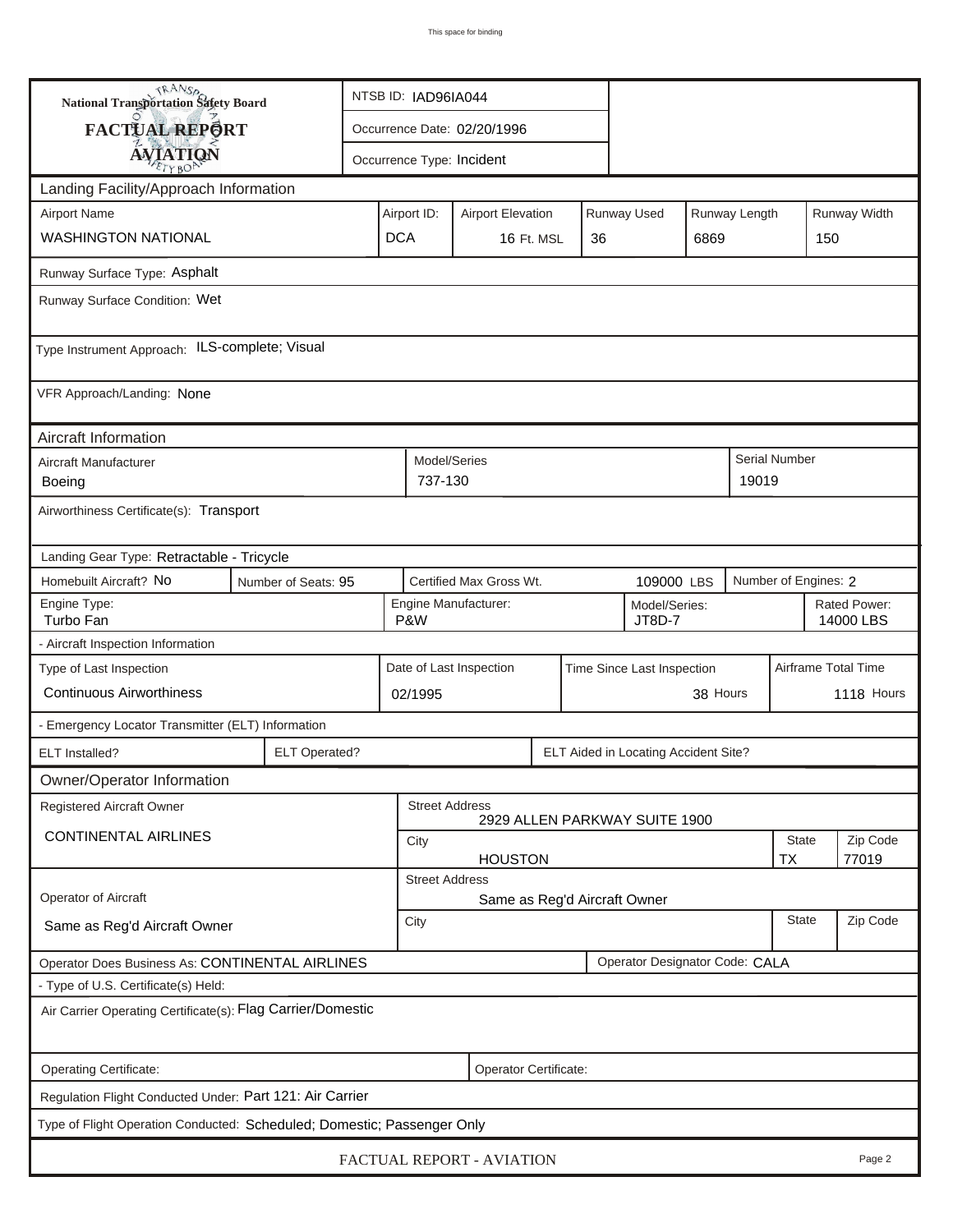|                                                                                                      | <b>National Transportation Safety Board</b><br>NTSB ID: IAD96IA044 |         |                        |                                                      |                             |  |              |        |                                        |                    |                |                                    |  |                     |
|------------------------------------------------------------------------------------------------------|--------------------------------------------------------------------|---------|------------------------|------------------------------------------------------|-----------------------------|--|--------------|--------|----------------------------------------|--------------------|----------------|------------------------------------|--|---------------------|
|                                                                                                      | FACTUAL REPORT                                                     |         |                        |                                                      | Occurrence Date: 02/20/1996 |  |              |        |                                        |                    |                |                                    |  |                     |
|                                                                                                      | <b>AVIATION</b>                                                    |         |                        |                                                      | Occurrence Type: Incident   |  |              |        |                                        |                    |                |                                    |  |                     |
|                                                                                                      |                                                                    |         |                        |                                                      |                             |  |              |        |                                        |                    |                |                                    |  |                     |
| <b>First Pilot Information</b><br>City<br><b>State</b><br>Date of Birth<br>Name                      |                                                                    |         |                        |                                                      |                             |  |              |        |                                        |                    |                |                                    |  |                     |
|                                                                                                      |                                                                    |         |                        |                                                      |                             |  |              |        |                                        |                    |                |                                    |  | Age                 |
| On File                                                                                              | On File<br>On File<br>On File                                      |         |                        |                                                      |                             |  |              |        |                                        |                    | 43             |                                    |  |                     |
| Principal Profession: Civilian Pilot<br>Sex: M<br>Seat Occupied: Left<br>Certificate Number: On File |                                                                    |         |                        |                                                      |                             |  |              |        |                                        |                    |                |                                    |  |                     |
| Airline Transport; Commercial; Military<br>Certificate(s):                                           |                                                                    |         |                        |                                                      |                             |  |              |        |                                        |                    |                |                                    |  |                     |
| Airplane Rating(s):                                                                                  |                                                                    |         |                        | Multi-engine Land; Single-engine Land                |                             |  |              |        |                                        |                    |                |                                    |  |                     |
|                                                                                                      | Rotorcraft/Glider/LTA: None                                        |         |                        |                                                      |                             |  |              |        |                                        |                    |                |                                    |  |                     |
|                                                                                                      | Instrument Rating(s):<br>Airplane                                  |         |                        |                                                      |                             |  |              |        |                                        |                    |                |                                    |  |                     |
| None<br>Instructor Rating(s):                                                                        |                                                                    |         |                        |                                                      |                             |  |              |        |                                        |                    |                |                                    |  |                     |
|                                                                                                      | Type Rating/Endorsement for Accident/Incident Aircraft? Yes        |         |                        |                                                      |                             |  |              |        | <b>Current Biennial Flight Review?</b> |                    |                |                                    |  |                     |
|                                                                                                      | Medical Cert.: Class 1                                             |         |                        | Medical Cert. Status: Valid Medical--no waivers/lim. |                             |  |              |        |                                        |                    |                | Date of Last Medical Exam: 01/1996 |  |                     |
|                                                                                                      |                                                                    |         |                        |                                                      |                             |  |              |        |                                        |                    |                |                                    |  |                     |
| - Flight Time Matrix                                                                                 |                                                                    | All A/C | This Make<br>and Model | Airplane<br>Single Engine                            | Airplane<br>Mult-Engine     |  | Night        | Actual | Instrument                             | Simulated          | Rotorcraft     | Glider                             |  | Lighter<br>Than Air |
| <b>Total Time</b>                                                                                    |                                                                    | 11234   | 2294                   |                                                      |                             |  |              |        |                                        |                    |                |                                    |  |                     |
|                                                                                                      | Pilot In Command(PIC)                                              | 6778    |                        |                                                      |                             |  |              |        |                                        |                    |                |                                    |  |                     |
| Instructor                                                                                           |                                                                    | 720     |                        |                                                      |                             |  |              |        |                                        |                    |                |                                    |  |                     |
| Last 90 Days                                                                                         |                                                                    | 138     | 138                    |                                                      |                             |  |              |        |                                        |                    |                |                                    |  |                     |
| Last 30 Days<br>Last 24 Hours                                                                        |                                                                    | 58<br>1 | 58<br>1                |                                                      |                             |  |              |        |                                        |                    |                |                                    |  |                     |
| Seatbelt Used? Yes                                                                                   |                                                                    |         |                        |                                                      |                             |  |              |        | Toxicology Performed? Yes              |                    |                | Second Pilot? Yes                  |  |                     |
|                                                                                                      |                                                                    |         |                        | Shoulder Harness Used? Yes                           |                             |  |              |        |                                        |                    |                |                                    |  |                     |
|                                                                                                      |                                                                    |         |                        |                                                      |                             |  |              |        |                                        |                    |                |                                    |  |                     |
|                                                                                                      | Flight Plan/Itinerary                                              |         |                        |                                                      |                             |  |              |        |                                        |                    |                |                                    |  |                     |
|                                                                                                      | Type of Flight Plan Filed: IFR                                     |         |                        |                                                      |                             |  |              |        |                                        |                    |                |                                    |  |                     |
| Departure Point                                                                                      |                                                                    |         |                        |                                                      |                             |  | <b>State</b> |        | Airport Identifier                     |                    | Departure Time |                                    |  | Time Zone           |
| <b>GREENSBORO</b>                                                                                    |                                                                    |         |                        |                                                      |                             |  | <b>NC</b>    |        | GSO                                    |                    |                | 1432                               |  | <b>EDT</b>          |
| <b>Destination</b>                                                                                   |                                                                    |         |                        |                                                      |                             |  | <b>State</b> |        |                                        | Airport Identifier |                |                                    |  |                     |
| <b>DCA</b><br>Same as Accident/Incident Location                                                     |                                                                    |         |                        |                                                      |                             |  |              |        |                                        |                    |                |                                    |  |                     |
| Type of Clearance: IFR                                                                               |                                                                    |         |                        |                                                      |                             |  |              |        |                                        |                    |                |                                    |  |                     |
| Type of Airspace:<br>Class D                                                                         |                                                                    |         |                        |                                                      |                             |  |              |        |                                        |                    |                |                                    |  |                     |
| Weather Information                                                                                  |                                                                    |         |                        |                                                      |                             |  |              |        |                                        |                    |                |                                    |  |                     |
| Source of Briefing:<br>Company; Flight Service Station                                               |                                                                    |         |                        |                                                      |                             |  |              |        |                                        |                    |                |                                    |  |                     |
| Method of Briefing:                                                                                  |                                                                    |         |                        |                                                      |                             |  |              |        |                                        |                    |                |                                    |  |                     |
|                                                                                                      |                                                                    |         |                        |                                                      | FACTUAL REPORT - AVIATION   |  |              |        |                                        |                    |                |                                    |  | Page 3              |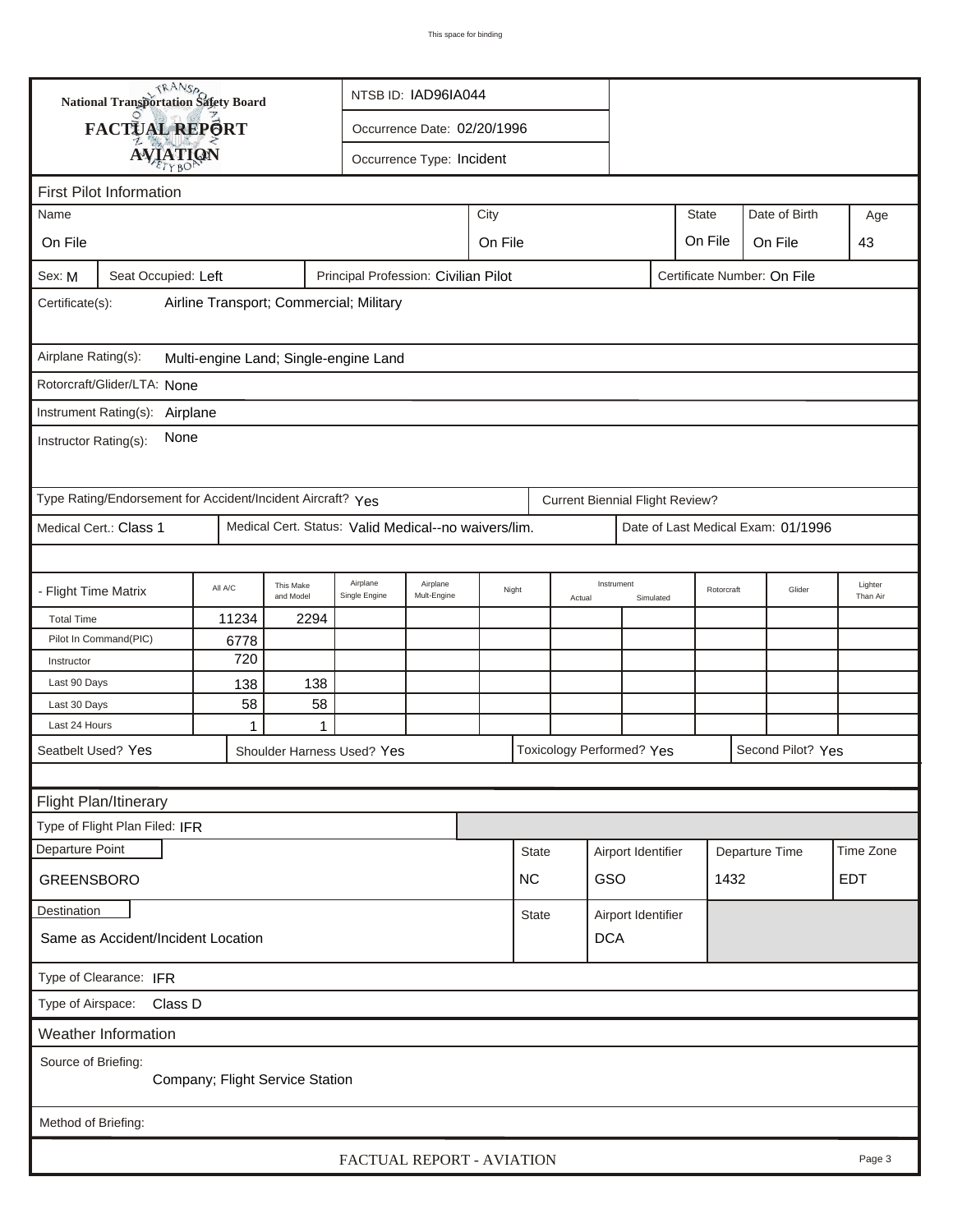| <b>National Transportation Safety Board</b>                       |                                           |                                                                      |         | NTSB ID: IAD96IA044         |           |                    |                                   |   |                                                           |  |                   |                              |             |
|-------------------------------------------------------------------|-------------------------------------------|----------------------------------------------------------------------|---------|-----------------------------|-----------|--------------------|-----------------------------------|---|-----------------------------------------------------------|--|-------------------|------------------------------|-------------|
| FACTUAL REPORT                                                    |                                           |                                                                      |         | Occurrence Date: 02/20/1996 |           |                    |                                   |   |                                                           |  |                   |                              |             |
|                                                                   | <b>AVIATION</b>                           |                                                                      |         | Occurrence Type: Incident   |           |                    |                                   |   |                                                           |  |                   |                              |             |
| Weather Information                                               |                                           |                                                                      |         |                             |           |                    |                                   |   |                                                           |  |                   |                              |             |
| WOF ID                                                            | <b>Observation Time</b>                   | Time Zone<br><b>WOF Elevation</b><br>WOF Distance From Accident Site |         |                             |           |                    |                                   |   |                                                           |  |                   | Direction From Accident Site |             |
|                                                                   |                                           |                                                                      |         |                             |           |                    |                                   |   |                                                           |  |                   |                              |             |
|                                                                   | 0000                                      |                                                                      |         | 0 Ft. MSL                   |           |                    |                                   |   | 0 NM                                                      |  |                   |                              | 0 Deg. Mag. |
|                                                                   | Sky/Lowest Cloud Condition: Scattered     |                                                                      |         |                             |           |                    | 400 Ft. AGL                       |   | Condition of Light: Day                                   |  |                   |                              |             |
|                                                                   | Lowest Ceiling: Broken                    |                                                                      |         | 700 Ft. AGL                 |           | Visibility:        |                                   | 3 | <b>SM</b>                                                 |  | Altimeter:        | 30.00                        | "Hg         |
| Temperature:                                                      | $9^{\circ}C$                              | Dew Point:                                                           |         | $^\circ\mathrm{C}$          |           | Wind Direction: 40 |                                   |   |                                                           |  | Density Altitude: |                              | Ft.         |
| Wind Speed: 7                                                     |                                           | Gusts:                                                               |         |                             |           |                    |                                   |   | Weather Condtions at Accident Site: Instrument Conditions |  |                   |                              |             |
| Visibility (RVR):                                                 | 0<br>Ft.                                  | Visibility (RVV)                                                     |         | 0                           | <b>SM</b> |                    | Intensity of Precipitation: Light |   |                                                           |  |                   |                              |             |
|                                                                   | Restrictions to Visibility: Fog           |                                                                      |         |                             |           |                    |                                   |   |                                                           |  |                   |                              |             |
|                                                                   |                                           |                                                                      |         |                             |           |                    |                                   |   |                                                           |  |                   |                              |             |
|                                                                   | Rain<br>Type of Precipitation:            |                                                                      |         |                             |           |                    |                                   |   |                                                           |  |                   |                              |             |
|                                                                   |                                           |                                                                      |         |                             |           |                    |                                   |   |                                                           |  |                   |                              |             |
|                                                                   | Accident Information                      |                                                                      |         |                             |           |                    |                                   |   |                                                           |  |                   |                              |             |
|                                                                   | Aircraft Damage: Minor                    |                                                                      |         | Aircraft Fire: None         |           |                    |                                   |   | Aircraft Explosion None                                   |  |                   |                              |             |
|                                                                   |                                           |                                                                      |         |                             |           |                    |                                   |   |                                                           |  |                   |                              |             |
|                                                                   | Classification: U.S. Registered/U.S. Soil |                                                                      |         |                             |           |                    |                                   |   |                                                           |  |                   |                              |             |
|                                                                   | - Injury Summary Matrix                   | Fatal                                                                | Serious | Minor                       |           | None               | <b>TOTAL</b>                      |   |                                                           |  |                   |                              |             |
| <b>First Pilot</b><br>Second Pilot                                |                                           |                                                                      |         |                             |           | 1                  |                                   |   |                                                           |  |                   |                              |             |
| <b>Student Pilot</b>                                              |                                           |                                                                      |         |                             |           | 1                  |                                   |   |                                                           |  |                   |                              |             |
|                                                                   | Flight Instructor                         |                                                                      |         |                             |           |                    |                                   |   |                                                           |  |                   |                              |             |
| Check Pilot                                                       |                                           |                                                                      |         |                             |           |                    |                                   |   |                                                           |  |                   |                              |             |
|                                                                   | <b>Flight Engineer</b>                    |                                                                      |         |                             |           |                    |                                   |   |                                                           |  |                   |                              |             |
|                                                                   |                                           |                                                                      |         |                             |           |                    |                                   |   |                                                           |  |                   |                              |             |
| Other Crew                                                        | Cabin Attendants                          |                                                                      |         |                             |           | 3                  |                                   | 3 |                                                           |  |                   |                              |             |
|                                                                   |                                           |                                                                      |         |                             |           |                    |                                   |   |                                                           |  |                   |                              |             |
| Passengers                                                        |                                           |                                                                      |         |                             |           | 74                 | 74                                |   |                                                           |  |                   |                              |             |
|                                                                   | - TOTAL ABOARD -                          |                                                                      |         |                             |           | 79                 | 79                                |   |                                                           |  |                   |                              |             |
| Other Ground                                                      |                                           | 0                                                                    | 0       |                             | 0         |                    |                                   | 0 |                                                           |  |                   |                              |             |
| $\overline{0}$<br>- GRAND TOTAL -<br>0<br>$\mathbf 0$<br>79<br>79 |                                           |                                                                      |         |                             |           |                    |                                   |   |                                                           |  |                   |                              |             |
|                                                                   |                                           |                                                                      |         |                             |           |                    |                                   |   |                                                           |  |                   |                              |             |
|                                                                   |                                           |                                                                      |         |                             |           |                    |                                   |   |                                                           |  |                   |                              |             |
|                                                                   |                                           |                                                                      |         |                             |           |                    |                                   |   |                                                           |  |                   |                              |             |
|                                                                   |                                           |                                                                      |         |                             |           |                    |                                   |   |                                                           |  |                   |                              |             |
|                                                                   |                                           |                                                                      |         |                             |           |                    |                                   |   |                                                           |  |                   |                              |             |
|                                                                   |                                           |                                                                      |         |                             |           |                    |                                   |   |                                                           |  |                   |                              |             |
|                                                                   |                                           |                                                                      |         |                             |           |                    |                                   |   |                                                           |  |                   |                              |             |
|                                                                   |                                           |                                                                      |         |                             |           |                    |                                   |   |                                                           |  |                   |                              |             |
|                                                                   |                                           |                                                                      |         |                             |           |                    |                                   |   |                                                           |  |                   |                              |             |
|                                                                   |                                           |                                                                      |         |                             |           |                    |                                   |   |                                                           |  |                   |                              |             |
|                                                                   |                                           |                                                                      |         |                             |           |                    | FACTUAL REPORT - AVIATION         |   |                                                           |  |                   |                              | Page 4      |